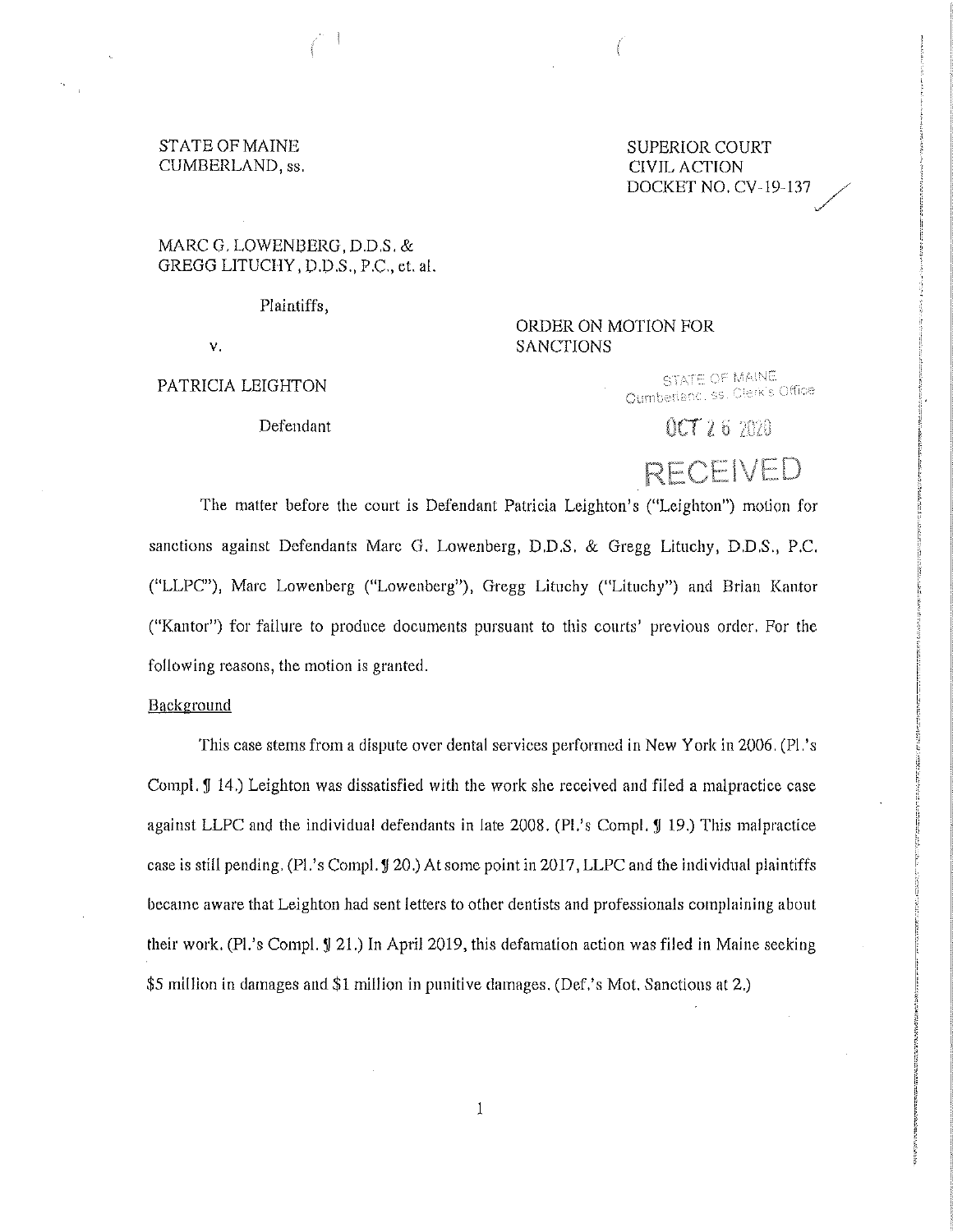On September 17, 2019, Leighton issued requests for production and interrogatories to each of the Plaintiffs. Three plaintiffs did not produce any documents or respond in any way to the requests for production. (Def.'s Mot. Sanctions at 2.) All interrogatory responses were unsworn. *ld.* On December 23, 2019, Leighton requested a discovery conference pursuant to M.R. Civ. P. 26(g) to resolve these issues. *Id.* 

After hearing from the parties, this court ordered the Plaintiffs to provide signed responses to interrogatories and responses to requests for production within 45 days. With respect to 15 of the requests for production and 29 interrogatories, this court ordered the Plaintiffs to make complete responses and production within the deadline. This order was entered on February 13, 2020. On May 5, 2020, Plaintiffs filed a joint motion to stay and extend the deadlines by no less than 60 days. In light of the Supreme Judicial Court's Pandemic Management Order, this court allowed Plaintiffs additional time to produce documents and supply signed answers to interrogatories. The Plaintiffs' motion for stay was denied, but the court gave Plaintiffs until July 16, 2020, to produce the complete responses and production ordered on February 13, 2020. This court warned the Plaintiffs that "should [they] fail to respond to the discovery requests by July 16, 2020 ... or otherwise fail to comply with either this order or the February 13, 2020 discovery order, Defendant may move for sanctions pursuant to M.R. Civ. P. 37 ." Order at 2 (July 2, 2020.)

On July 16, at 6:59 PM, Plaintiffs emailed certain responses to Leighton's written discovery requests. (Def.'s Mot. Sanctions at 3.) Lowenberg, Lituchy, and LLPC did not respond to the requested production of documents. *ld.* None of the interrogatory responses were sworn, they were merely accompanied by an assurance that properly sworn copies would be forwarded once received. *Id.* At present, no signed or notarized copies have been received by Leighton. *Id.*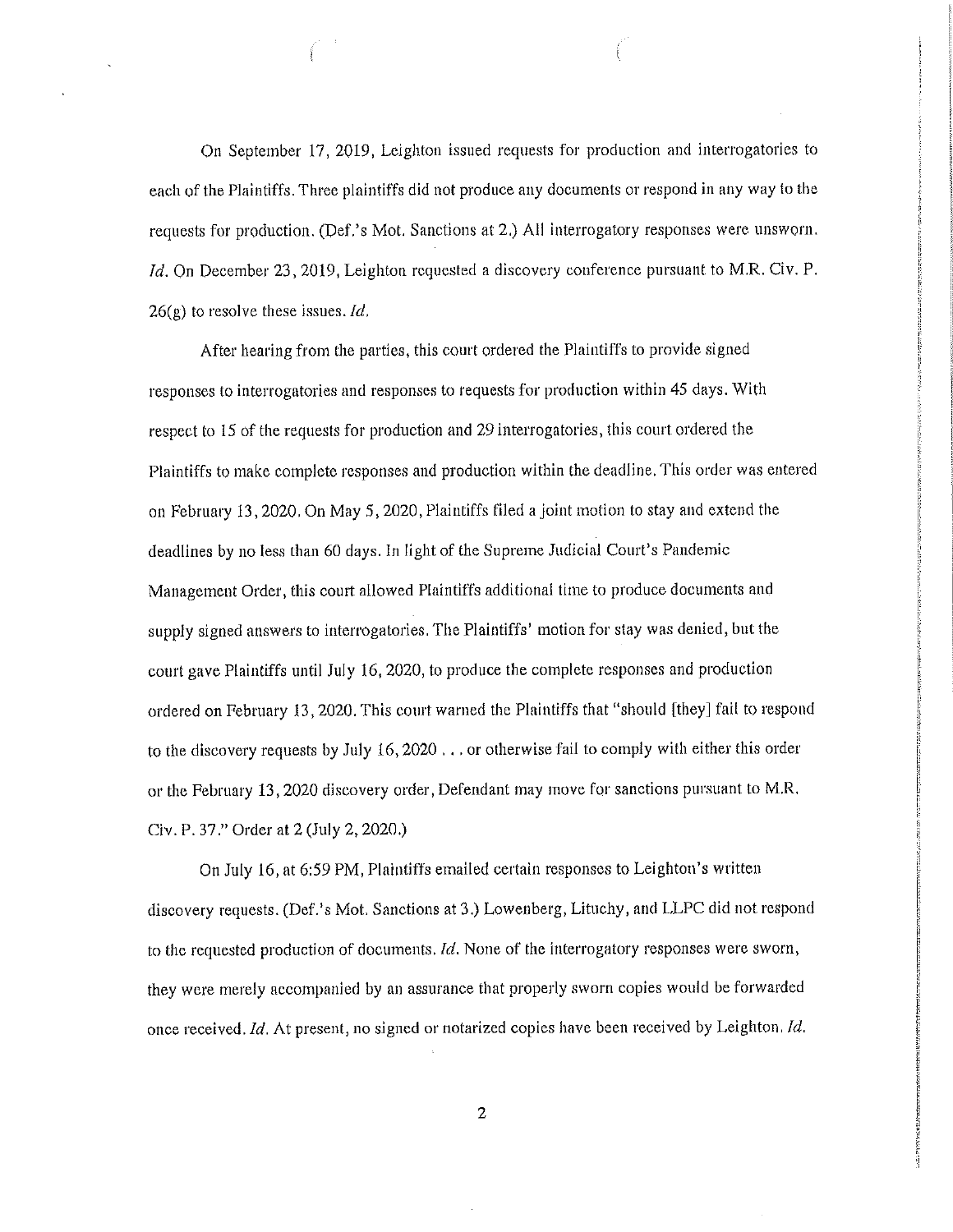The only Plaintiff to produce any kind of response to the requests the court ordered the Plaintiffs to fully respond to was Kantor. He produced no additional documents, but provided new grounds for not producing them. In the prior order, this court overruled Kantor's objections as to certain requests for production, his supplemental response claims he does not have any documents responsive to them. (Def.'s Mot. Sanction  $\S$  4.) With respect to one request that this court ordered him to produce, he merely claims that he does not know where the relevant documents are. *Id.* With respect to other documents he was ordered to produce that Kantor previously stated were currently unavailable, he now states that all relevant documents responsive to the request were provided to Leighton in the New York lawsuit. *Id.* Kantor also claims that expert witnesses were disclosed to Leighton in the New York litigation, even though no experts have been designated in this case. (Def.'s Mot. Sanctions  $\S$  5.)

Leighton filed this motion for sanctions on August 6, 2020, arguing that Plaintiffs' court ordered responses were inadequate, incomplete, and wholesale absent in many cases. She requests dismissal with prejudice as a sanction. (Def.'s Mot. Sanctions at 8.) On August 26, 2020, Plaintiffs jointly filed a single page response to the motion, flatly denying that they failed to follow this court's order and asserting that any perceived inadequacies can be addressed through depositions. (Pl.'s Opp. at 1.) Leighton responded on the same day, noting that Plaintiffs failed to address any of the specific arguments in her motion.

## **Standard**

To begin with, the Law Court has emphasized the importance of compliance with discovery rules-liberal discovery is one of the ways to achieve the just, speedy and inexpensive determination of every action, and conduct that frustrates the beneficent purpose of discovery orders must be appropriately penalized. *Employee Staffing ofAm. v. Travelers Ins. Co.,* 674 A.2d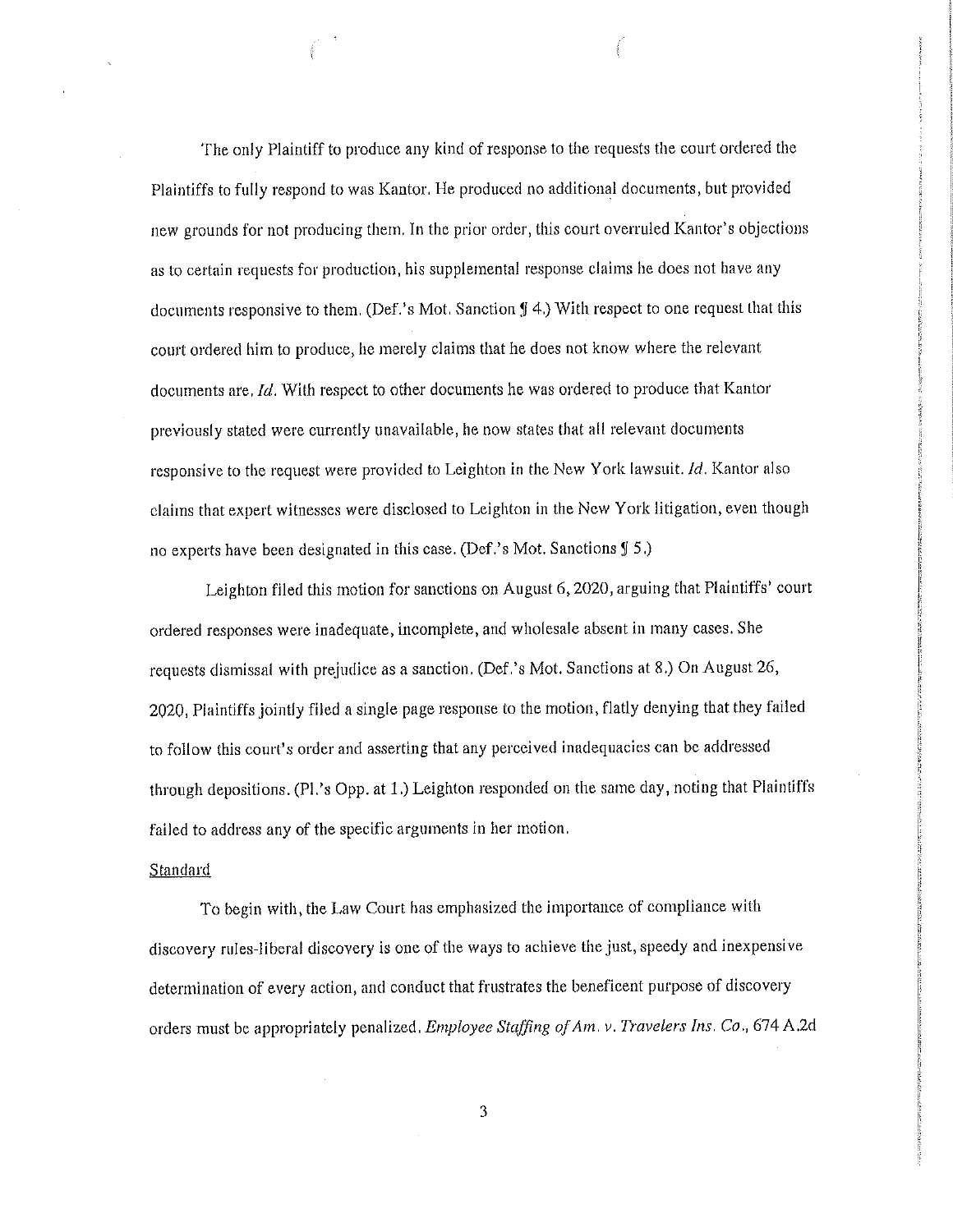506,508 (Me. 1996). Pursuant to M.R. Civ. P. 37(b), "the trial court has broad discretion to sanction a party for withholding evidence, delaying the production of evidence, or failing to comply with discovery orders, including an order made pursuant to Rule 26(g)." *Lentz v. Lentz,*  2017 ME 107, **lJ** 15, 163 A.3d 122. Sanctions for failure to comply with a court's order may range from striking pleadings, refusing to allow certain facts into evidence, all the way to dismissal. M.R. Civ. P. 37(b)(2).

When crafting a discovery sanction, a court considers a number of factors, including "the purpose of the specific rule at issue, the party's conduct throughout the proceedings, the party's bona fides in its failure to comply, prejudice to the other parties, and the need for the orderly administration of justice." *Harris v. Soley,* 2000 ME 150, **l/** 10,756 A.2d 499. "The court must also consider the purposes to be served by imposing, sanctions, including penalizing the noncompliant party, remedying the effects of the noncompliance, and deterring similar conduct by the offending party, as well as others." *ld.* 

Outright dismissal of a claim is a drastic action. Accordingly, the law court has advised trial courts to exercise caution when sanctioning a party with dismissal with prejudice. Such a sanction is normally imposed in cases with "serious instances of non-compliance with pretrial procedures." *Pelletier v. Pathiraja,* 519 A.2d 187, 190 (Me. 1986). The court need not find "willfulness, bad faith, or fault of the party to justify the imposition of the dismissal sanction." *Id.* at 189-90.

#### Analysis

That Plaintiffs have failed to follow the court's July 2, 2020, order is not seriously in dispute. Despite Plaintiffs' conclusory assertions that they have provided all responsive documents and submitted responses to Leighton's interrogatories, these responses are riddled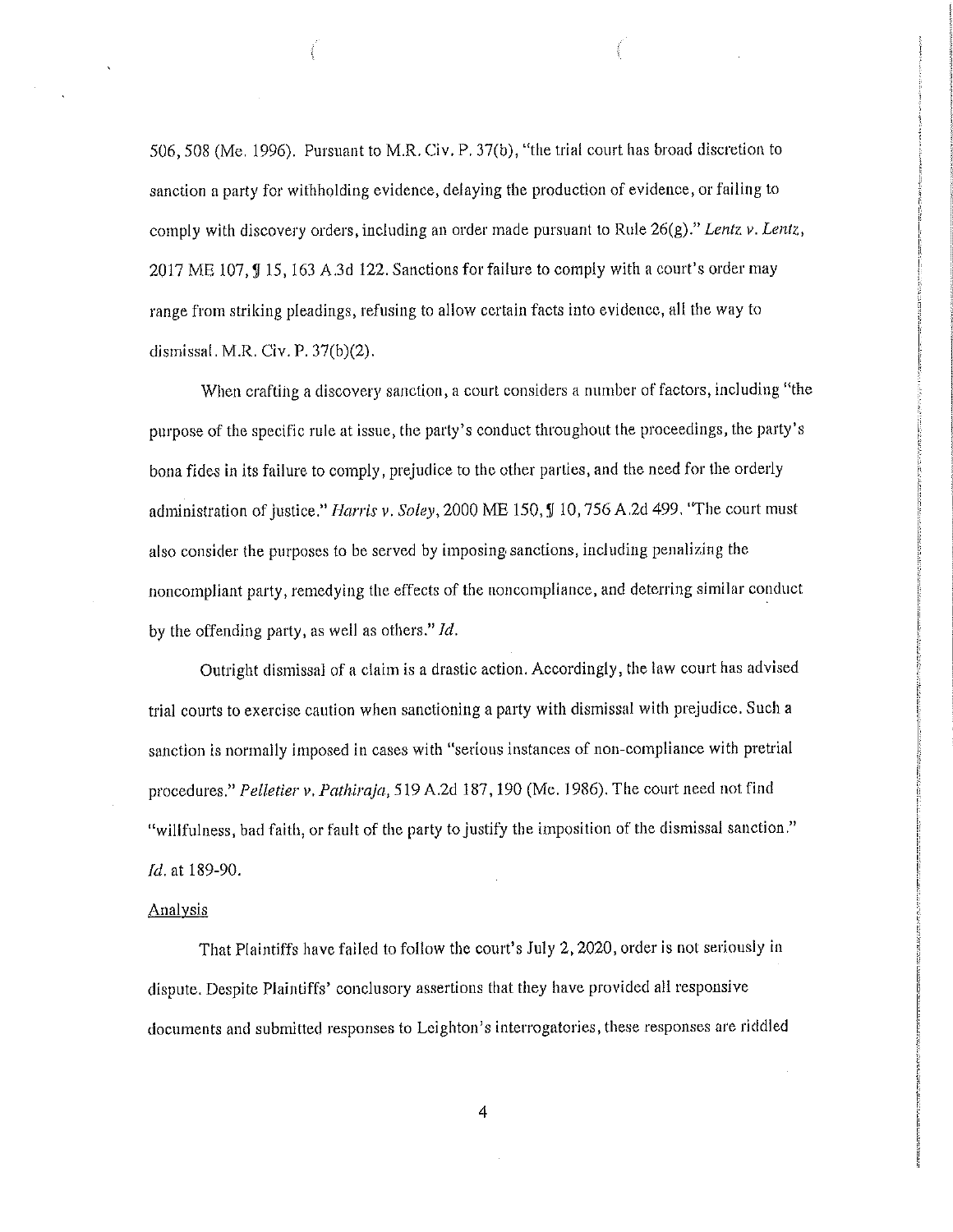with inadequacies and flagrant violations of basic requirements of the court's order. The court ordered Plaintiffs to provide complete responses to interrogatories in February and has given them ample time to do so. Instead, Plaintiffs continue to evade them. For example, in response to Leighton's interrogatory asking. Plaintiffs to specify which of Leighton's statements are false *and a statement of facts relied upon in support of this contention, all Plaintiffs provide a threadbare* recitation of the statements they allege are false, apparently copied directly from their complaint. (Def.'s Ex. A.) The Plaintiffs' responses are riddled with such inadequacies and hardly comply with this court's order that they provide complete responses.

The court ordered Plaintiffs to produce documents responsive to several requests. Plaintiffs have not produced a single additional document. Instead, they have simply offered new explanations for why they cannot or do not have to. Some requests they previously objected to they now claim to have no documents responsive to the request. Others they claim they do not have to provide because they produced the relevant documents to Leighton in the New York litigation. This is not what the court ordered. Plaintiffs were ordered to produce documents responsive to these requests, not engage in further evasive behavior or foist the responsibility onto Leighton.

Finally, Plaintiff's answers are *still* unsigned and unnotarized. The court specifically ordered Plaintiffs to submit signed and notarized interrogatory responses in its February order. Plaintiffs do not even attempt to claim otherwise in their response. In light of the Plaintiffs' flagrant disregard for the court's discovery orders, sanctions are clearly warranted under Ruic 37.

The court now turns to the issue of what sanction is appropriate. The Plaintiffs' conduct throughout the proceedings has been, in a word, poor. As noted above, they have repeatedly avoided providing basic answers to matters central to the case and have done little to supplement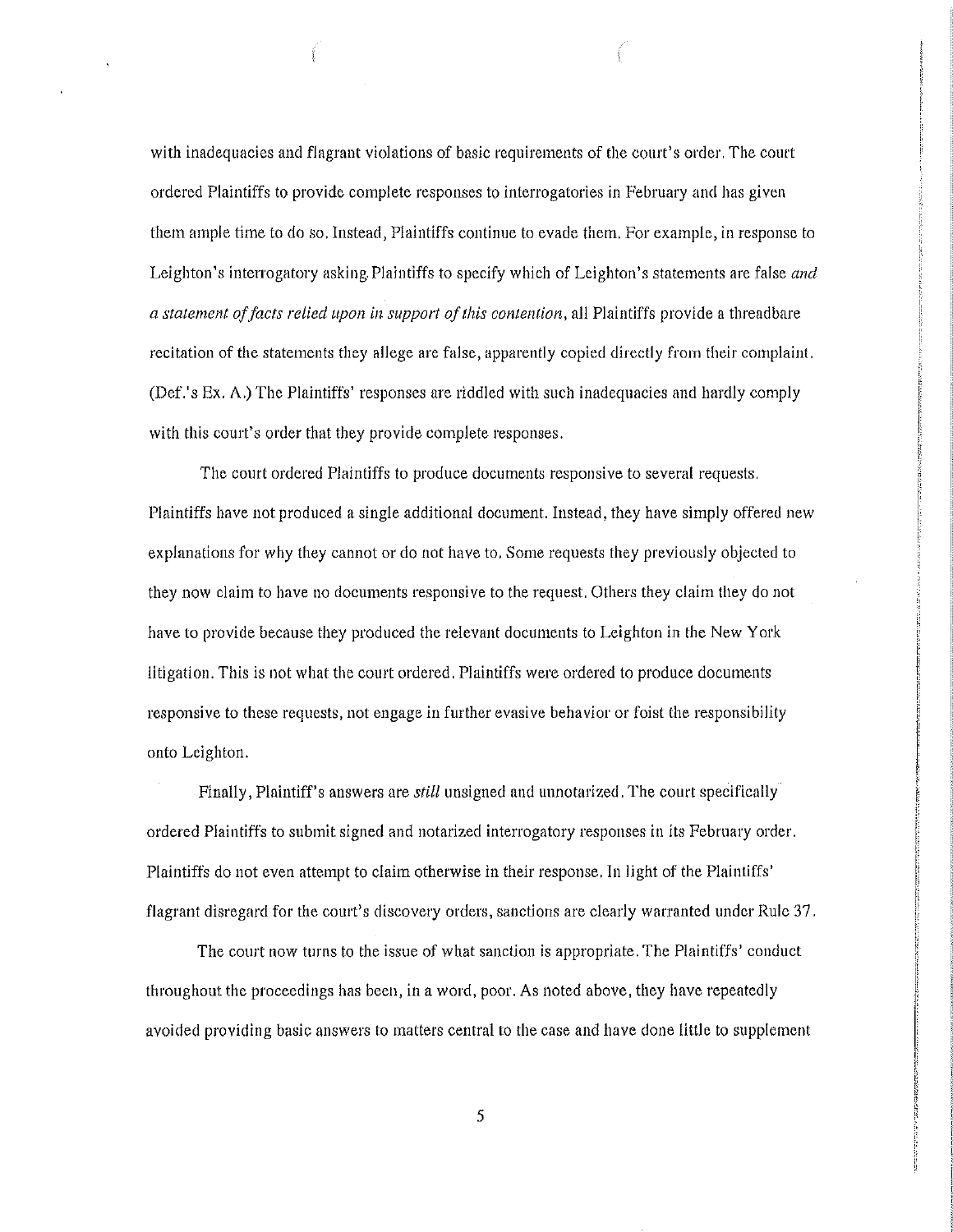their responses when ordered to by this court. Plaintiffs' repeated evasiveness and disregard for court orders weighs in favor of a heavy sanction.

As for their bona fides, the Plaintiff's opposition clearly demonstrates that they have none. Instead of explaining their repeated inadequacies and failure to even sign their responses, they assert that they have done what this court required of them and that it is on Leighton to prove further if she still wishes to. Not only does this reply indicate a lack of recognition of their conduct, it indicates that Plaintiffs have no intention of supplementing their responses further, even when those responses remain incomplete and unsigned. In light of the near total absence of a bona fide reason for noncompliance, a heavy sanction is warranted.

Leighton has been heavily prejudiced by Plaintiffs' conduct in this case. She still has not noticed depositions on Plaintiffs' witnesses because she lacks complete answers to many important interrogatories, Their refusal to produce crucial documents or even answer basic interrogatories central to the case have hamstrung her ability to develop a defense. Therefore, this factor also weighs in favor of heavy sanctions.

The orderly administration of justice is ill-served by allowing parties to disregard court deadlines. For cases to proceed in an orderly fashion towards an adjudication on the merits, parties must have faith in and abide by the court's orders on discovery disputes. Allowing a party to flagrantly disregard such orders as the Plaintiffs do here would serve only to undermine this process. Heavy sanctions are thus appropriate.

Having determined that heavy sanctions are appropriate, the court turns to whether dismissal is appropriate, or whether the pmposes of imposing sanctions can be served with a lesser sanction. It is clear from the above that Plaintiffs' behavior warrants a heavy penalty, both in its own right and to deter similar behavior from other litigants. This court has already issued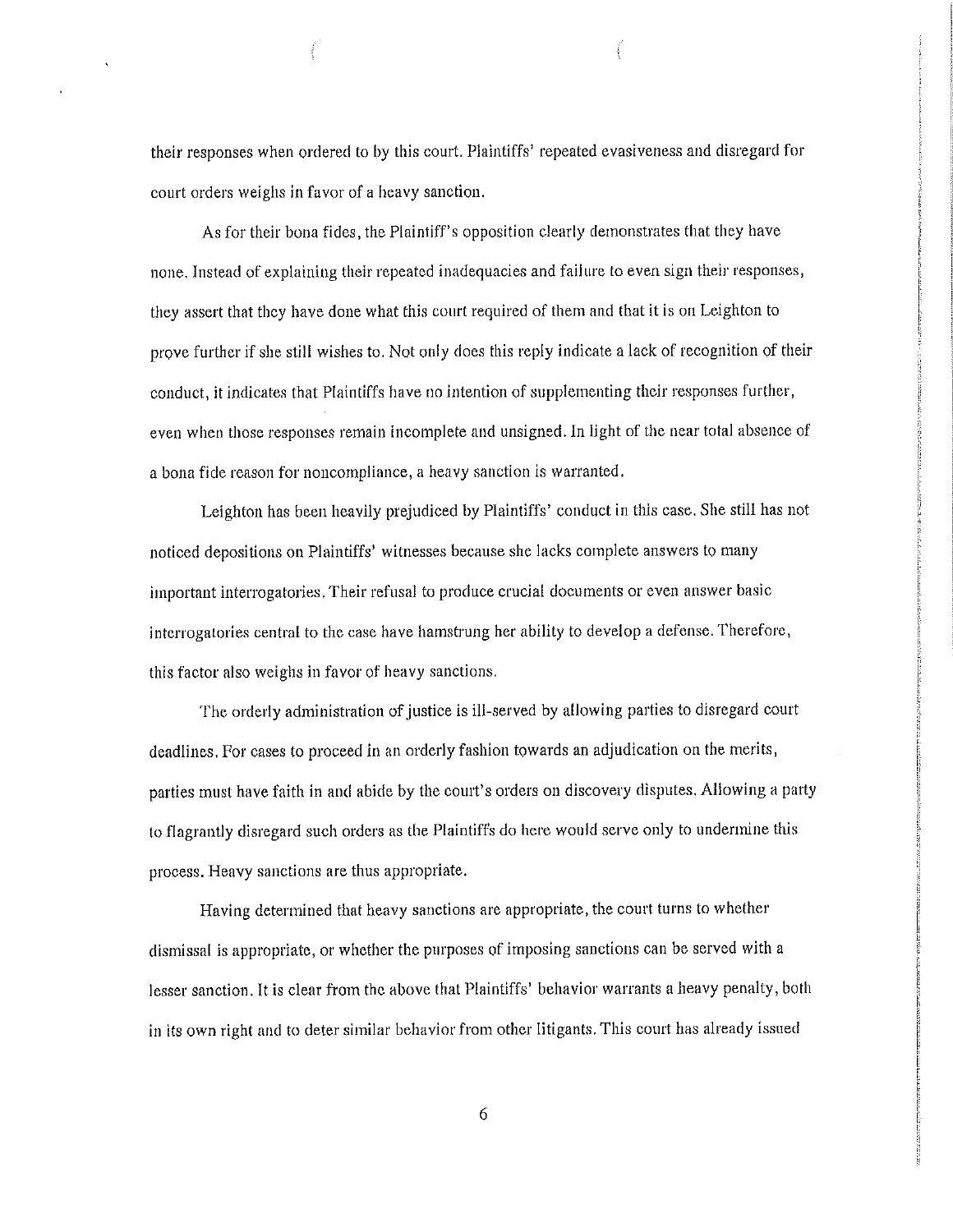an ultimatum, and warned Plaintiffs that they would be subject to a motion for sanctions if they did not comply. Issuing a second ultimatum would only serve to undermine the efficacy of similar ultimatums in the future. And the trial court is not required to warn a party that noncompliance with discovery rules could result in entry of default judgment because Rule 37 provides ample warning. *Estate of Hoch v. Stifel*, 2011 ME 24, ¶ 33, 16 A.3d 137. Plaintiffs have shown no willingness to comply with discovery orders or produce more documents. To impose an effective sanction, then, the court would at least have to exclude the evidence that Plaintiffs have failed to produce, which includes the factual basis for their claim that Leighton's alleged defamatory statements are false. This would be tantamount to dismissal. Given that Plaintiffs' conduct is particularly egregious and no lesser sanction would be effective, dismissal is the appropriate sanction here.

Imposing a dismissal with prejudice sanction here is consistent with case law. Jn *Employee Staffing ofAm. V. Travelers Ins. Co.,* the Law Court upheld a dismissal sanction where a party engaged in similar evasive behavior, delaying answers and claiming that they had no access to the relevant information, repeatedly failing to file complete or signed responses and assnring that complete responses would be forthcoming and never following through. 674 A .2d *506,509* (Me. 1996). The Law Court has also upheld a dismissal where a plaintiff refused to comply with a pre-trial order with 10 months to do so. *Lerman v. Portland,* 406A.2d 903,904 (Me. 1979). 8 months have elapsed since this court's February order.

After careful consideration of the facts of this case, dismissal with prejudice is the appropriate sanction.